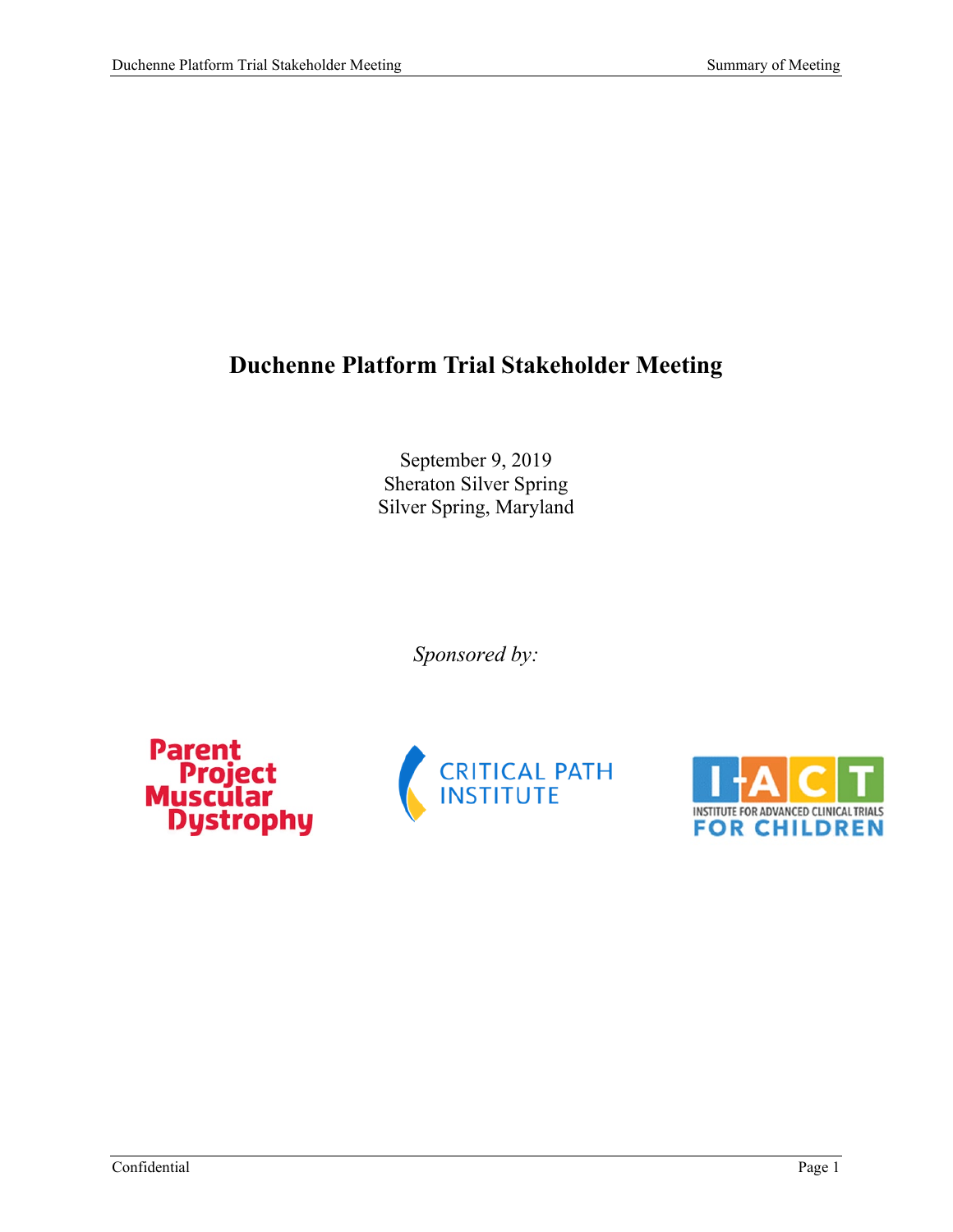## **Table of Contents**

<span id="page-1-0"></span>

| $1 \qquad \qquad$ |  |  |
|-------------------|--|--|
| $\overline{2}$    |  |  |
| 3 <sup>1</sup>    |  |  |
| 3.1               |  |  |
| 3.2               |  |  |
| 3.3               |  |  |
| 3.4               |  |  |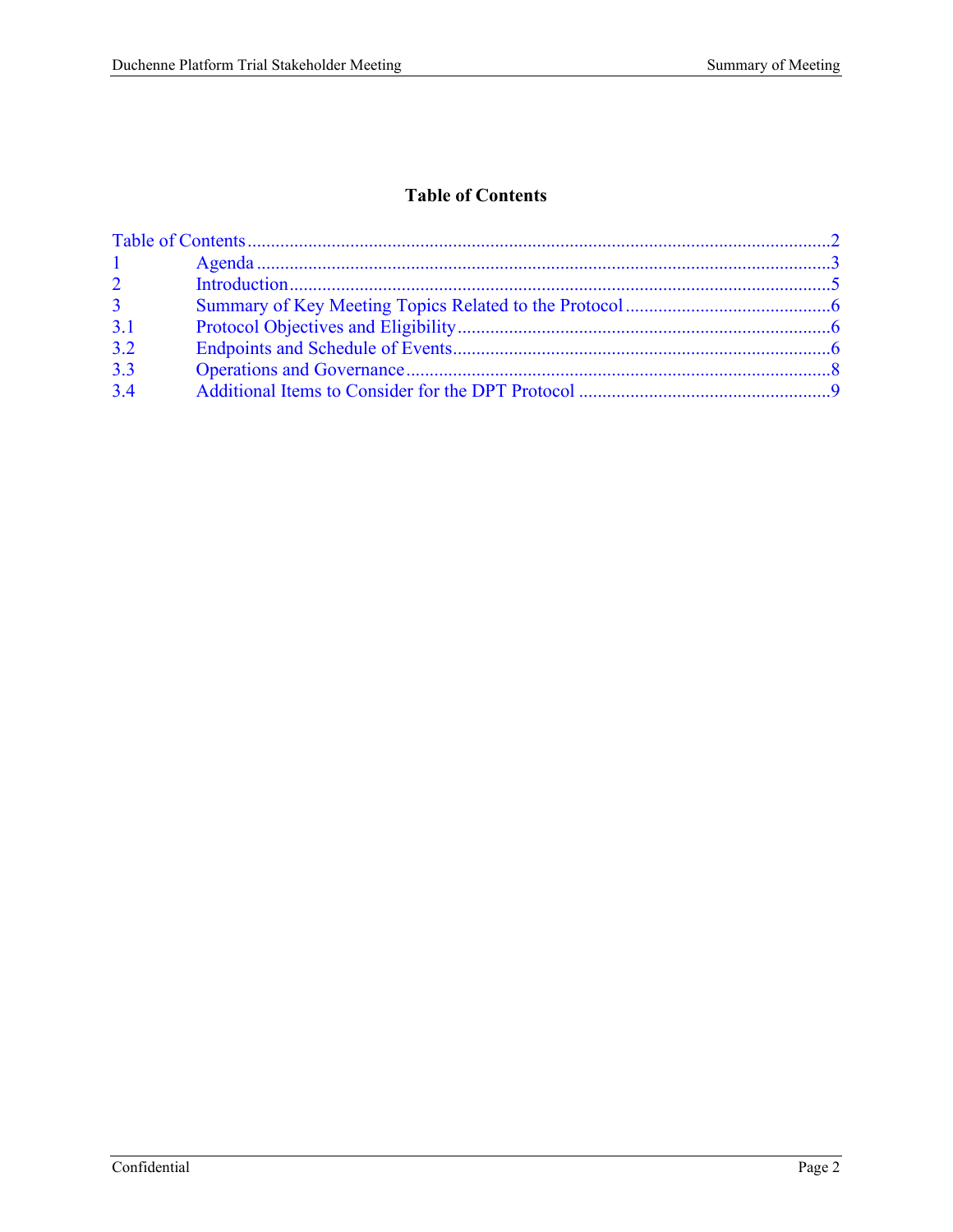#### <span id="page-2-0"></span>**1 Agenda**

## **7:30 am Registration and Continental Breakfast**  *Cypress Ballroom*

#### **8:30-9 am Welcome and Introduction**

*Abby Bronson, MBA, Parent Project Muscular Dystrophy Ed Connor, MD, MBE, Institute for Advanced Clinical Trials for Children Jane Larkindale, DPhil, Critical Path Institute* 

#### **9-9:30 am Opening Remarks**

*Janet Woodcock, MD, U.S. Food and Drug Administration Billy Dunn, MD, U.S. Food and Drug Administration* 

#### **9:30-10 am The DPT Protocol in Practice**

*Scott Berry, PhD, Berry Consultants* 

### **10-10:30 am Overview of the DPT Proposed Protocol**

*Deborah Ascheim, MD, d2a ltd.* 

### **10:30-10:45 am Q & A**

#### **10:45-11 am BREAK**

### **11 am-Noon Panel Discussion 1: Protocol Objectives and Eligibility**

*Moderators: Abby Bronson, Scott Berry* 

*Panelists:* 

Joanne Donovan, MD, PhD, Catabasis Pharmaceuticals Michael Panzara, MD, MPH, Wave Life Sciences Oscar H. Mayer, MD, Children's Hospital of Philadelphia Paula Clemens, MD, University of Pittsburgh Gretchen Egner, Parent/Advocate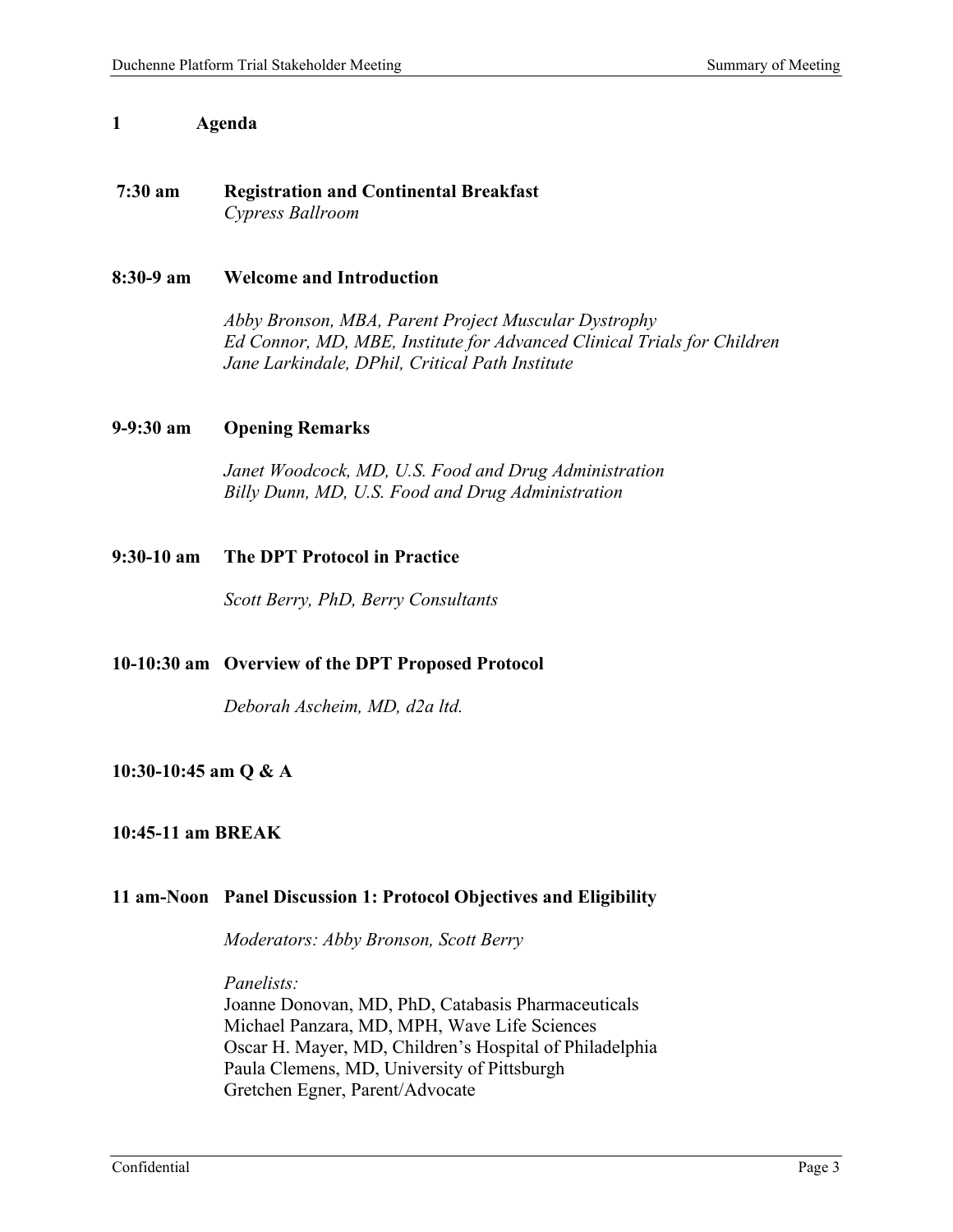## **Noon-12:45 pm LUNCH**

## **12:45-1:45 pm Panel Discussion 2: Endpoints and Schedule of Events**

*Moderators: Deborah Ascheim, Jane Larkindale* 

*Panelists:*  Craig McDonald, MD, University of California, Davis Tina Duong, MPT, Stanford University Linda Cripe, MD, Nationwide Children's Hospital Jodi Wolff, PhD, Santhera Roxana Dreghici, MD, Roche Beth Bumgarner, Parent/Advocate

### **1:45-2:45 pm Panel Discussion 3: Operations and Governance**

*Moderators: Jane Larkindale, Deborah Ascheim* 

*Panelists:* 

Laura Lee Johnson, PhD, U.S. Food and Drug Administration Marianne Chase, BA, Massachusetts General Hospital Russell Butterfield, MD, PhD, University of Utah Karla Kramer, Parent/Advocate

## **2:45-3 pm BREAK**

### **3-4 pm Q&A - Parent Commentary and Advocacy Perspective**

*Moderator: Pat Furlong, Parent Project Muscular Dystrophy*

### **4–4:15 pm Key Take-Aways from Panel Discussions and Next Steps**

*Deborah Ascheim* 

### **4:15–4:30 pm Closing Remarks**

*Abby Bronson Ed Connor Jane Larkindale*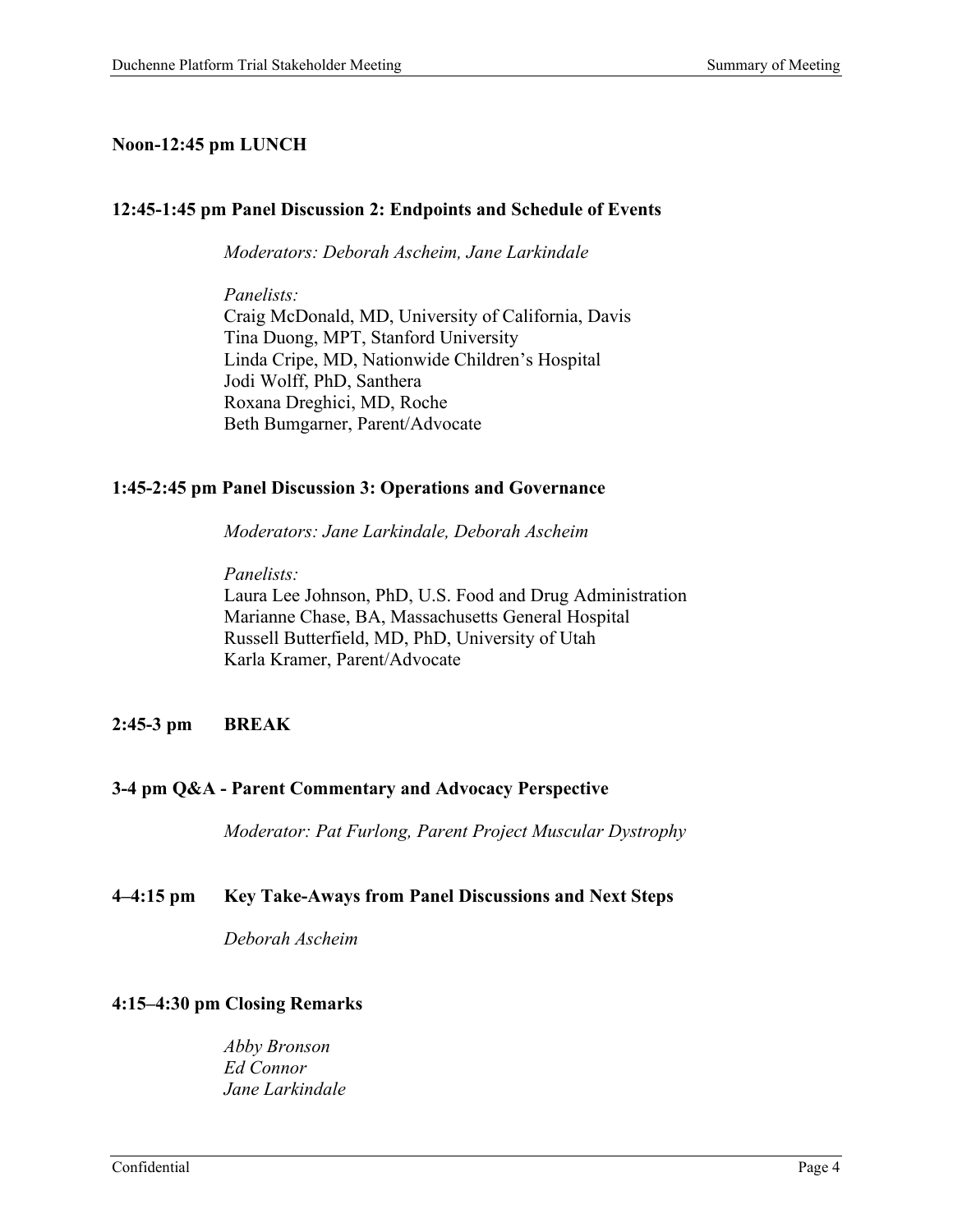## <span id="page-4-0"></span>**2 Introduction**

The Duchenne Platform Trial (DPT) Stakeholder Meeting included parents of patients and representatives from advocacy organizations, industry, academia, medical professionals and therapists and the Food and Drug Administration (FDA). The goals of this meeting were to 1) discuss the draft Duchenne muscular dystrophy (DMD) master protocol and the rationale for the DPT with key stakeholders, 2) obtain feedback, build consensus and seek active community engagement and 3) delineate next steps and timelines for the master protocol and the DPT.

There was overarching agreement from all stakeholders regarding the purpose of the DPT: namely, *to optimize the efficiency of DMD clinical trials and to accelerate the clinical development of promising new therapies.* 

In her opening keynote address, Dr. Janet Woodcock (Director, Center for Drug Evaluation & Research, FDA) emphasized that "the goal isn't to test just one intervention or one dose, it's really to progressively improve disease outcomes over time. That is patient-centered drug development. We will know what to do and what will give the best outcomes and multiple things can be tested." She also noted that "the [other] advantage here is the ability to study multiple arms and generate natural history data as you go; you can also look at biomarker data and look at all sorts of functional outcome data; learn; and make iterations to the trial."

Successful platform trials are ongoing in oncology indications, Alzheimer's disease, human immunodeficiency virus (HIV)/acquired immunodeficiency syndrome (AIDS), Crohn's disease and most recently in Ebola. While these trials are complex, they represent an important innovation in drug development and FDA has provided leadership and guidance in the development of a platform trial for DMD.

In his opening remarks, Dr. Billy Dunn (Director, Division of Neurology Products, CDER, FDA), said, "While we know these trials are challenging, the allure to do it is high. The ability to create a dynamic living trial that moves along with care and research is a tremendous opportunity. Yes, we [FDA] are ready to work on these trials in Duchenne. These trials are the future and we are happy you [the Duchenne community] are on the cutting edge."

During the meeting, stakeholders discussed key elements of the master protocol design and implementation in a panel format, with input, questions and comments from attendees. A summary of the meeting topics related to potential action items for the draft DPT master protocol is included below.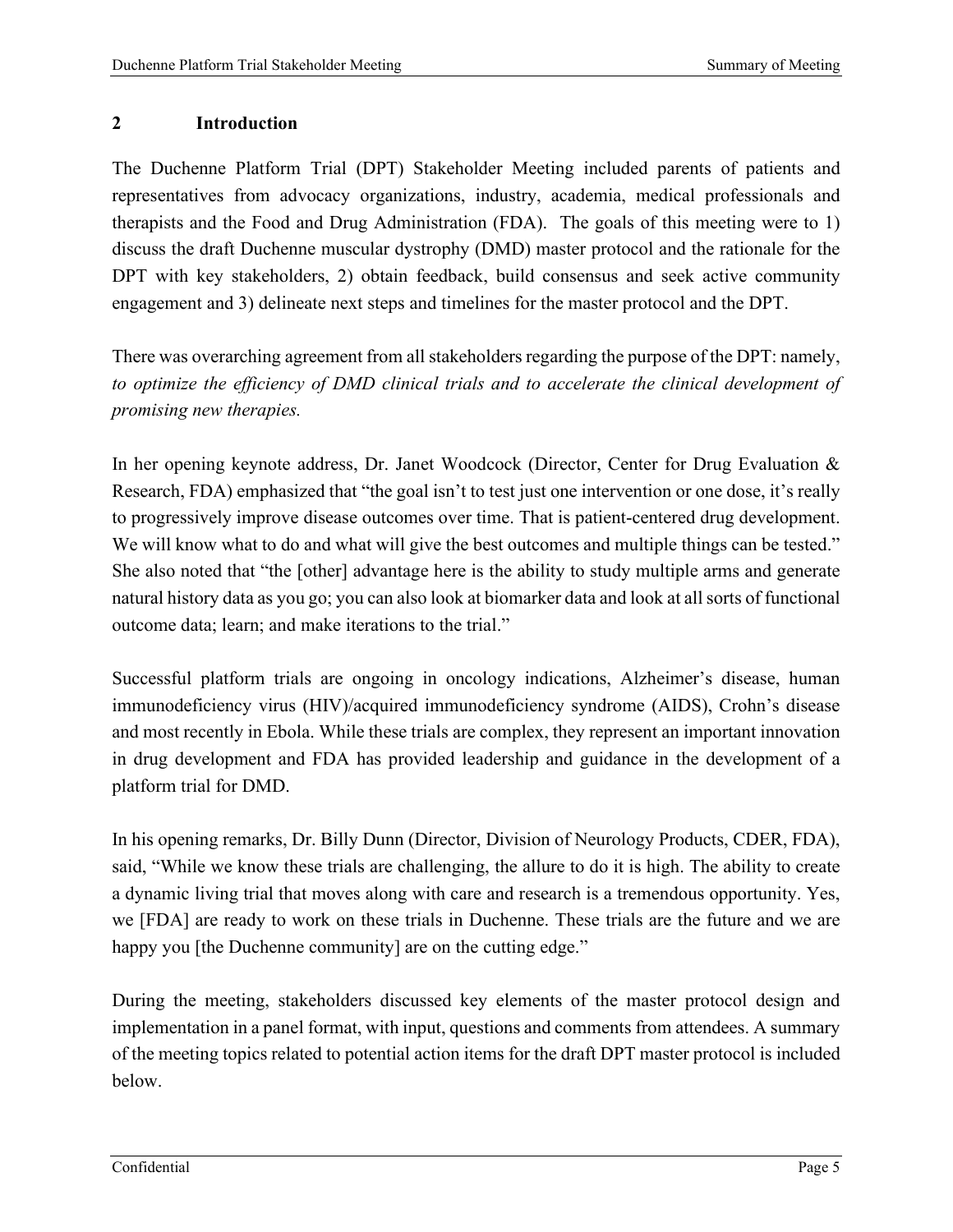# <span id="page-5-0"></span>**3 Summary of Key Meeting Topics Related to the Protocol**

## <span id="page-5-1"></span>**3.1 Protocol Objectives and Eligibility**

Age and functional limitations of DMD patients at various stages of the disease were major discussion points, since these factors limit some boys' eligibility to enter clinical trials. Some stakeholders were interested in including patients < 5 years of age to collect important natural history data and to allow them to be randomized once they are eligible. For this younger patient population, discussion centered on the endpoints that could be measured and patients' ability to follow directions and complete assessments.

Different stages of pulmonary decline occur as DMD progresses, with clinically meaningful decline occurring in later stages, so functional status and other relevant clinical inflection points will need to be considered in finalizing the pulmonary function criteria. One suggestion was to change the exclusion criteria for forced vital capacity (FVC) to < 30% predicted instead of < 35% predicted to allow for broader inclusion of patients.

There was discussion about clarification that a sponsor can add inclusion/exclusion criteria to its appendix protocol in case of specific safety concerns. It also was suggested that criteria be updated to include a waiting period (e.g., 6 months or 1 year) for patients who choose to withdraw from the study. The current protocol does not allow these patients to re-enroll.

## <span id="page-5-2"></span>**3.2 Endpoints and Schedule of Events**

Participants suggested that endpoints should include the lowest number of assessments possible to minimize burden to patients, but also to provide the best markers of change in disease severity in a broad population. Implications for eventual insurance-coverage decisions also need to be considered when finalizing the endpoints for the DPT. Assessment procedures and training will be standardized across study sites to optimize consistency in measurements and quality of the data. This standardization should include information about thresholds and "inflection points" (e.g., scoliosis, contractures, noninvasive ventilation) that can affect the ability to collect some endpoint data. There was generalized agreement that data detailing clinical thresholds and inflection points should be collected at baseline and over time.

Concerns were raised about the reliability and relevance of pulmonary function tests (PFTs) in patients < 6 years of age. Some stakeholders recommended starting the PFTs at 5 years of age. Other stakeholders recommended using timed function tests (TFTs) for 5- to 6-year-old patients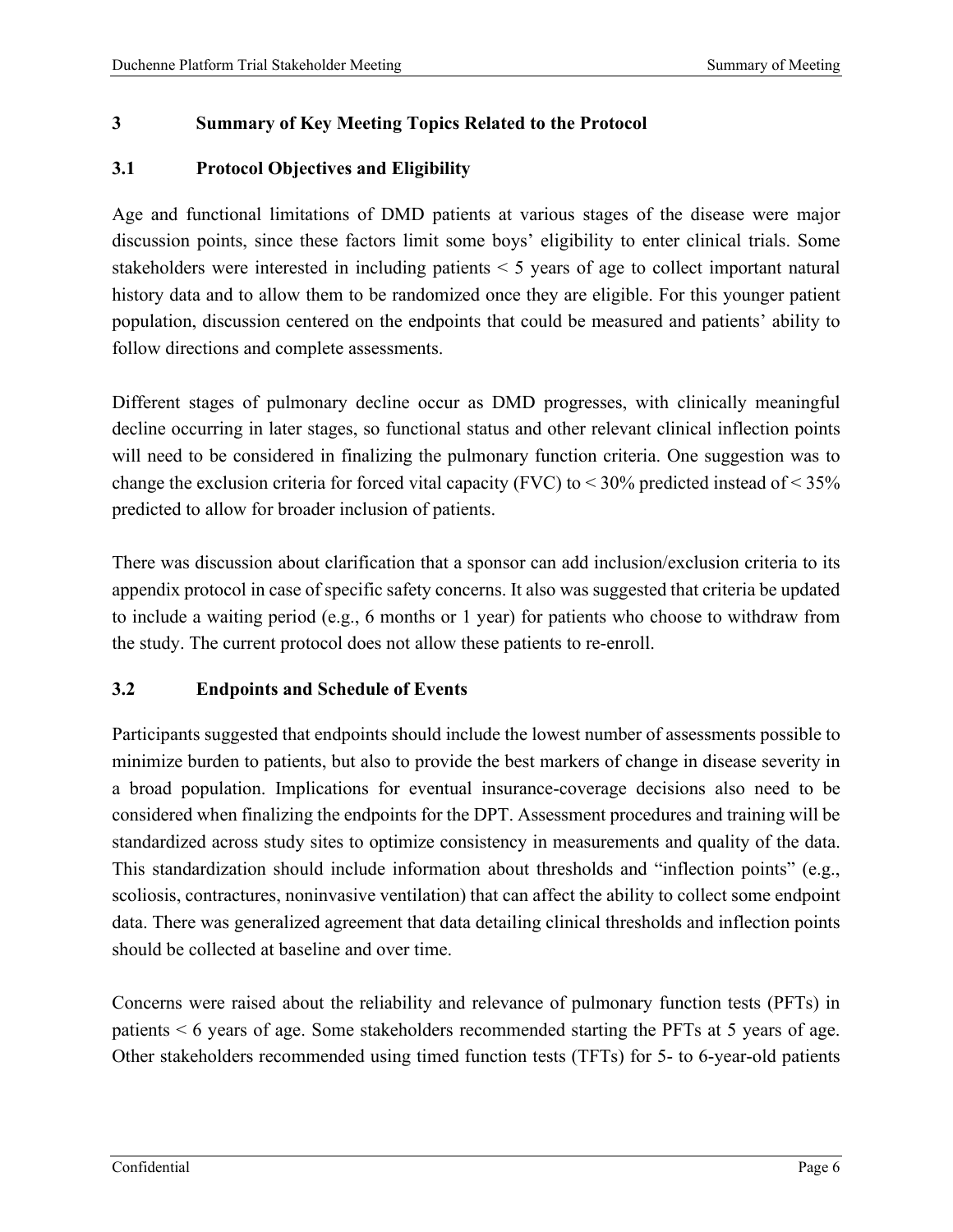to determine the point at which patients in this age group can follow instructions and provide reliable data, at which time PFTs would be initiated.

Dr. Scott Berry's presentation discussed a proposed concept of using primary endpoints that measure "disease slowing," measured with different instruments depending on the stage of disease. For example, lower extremity physical function tests could be used for younger/ambulatory patients, upper extremity physical function tests could be used for older/non-ambulatory patients and PFTs used for latest-stage patients. This framework could be introduced in the statistical analysis section of the protocol.

During this session, participants commented on endpoints to consider, including:

- **TFTs, including 10-m walk/run, 4-stair climb test and supine to stand.** Some stakeholders said they believe these TFTs are clinically meaningful and will show rate of progression.
- **6-minute walk test (6MWT).** Participants had a robust discussion of the pros and cons of the 6MWT. Some stakeholders said they think the 6MWT is clinically meaningful and more responsive than other timed tests, while many others had significant reservations about the test. It was noted that several current and former trials have used the 6MWT and thus it provides historical context for interpretation – and that (since it was included) payers may require 6MWT as qualification for certain treatment. It also was suggested that given that sponsors have used the 6MWT in the past, they may prefer its inclusion in the master trial. On the other hand, patients' mood/motivation and subjectivity issues were noted by many stakeholders as factors that render the 6MWT less valuable as an endpoint in clinical trials. Over time, use of the 6MWT has decreased in frequency in DMD trials. In general, motivationally dependent tests have not been preferred by regulators, although this may differ in the US and EU. Lastly, if 6MWT is added to the battery of tests, it was suggested that this be put later in the testing order, so that it does not interfere with the collection of other physical functioning data.
- **Cardiac magnetic resonance imaging (MRI) and echocardiography (echo).** Some stakeholders said they believe cardiac MRI offers more information on how an investigational product affects the heart, but concerns were raised about the use of MRI in younger patients. Stakeholders generally recommended using echo for safety endpoints only.
- **Strength testing.** Adding grip strength was suggested by several stakeholders as an additional measure of upper extremity functioning.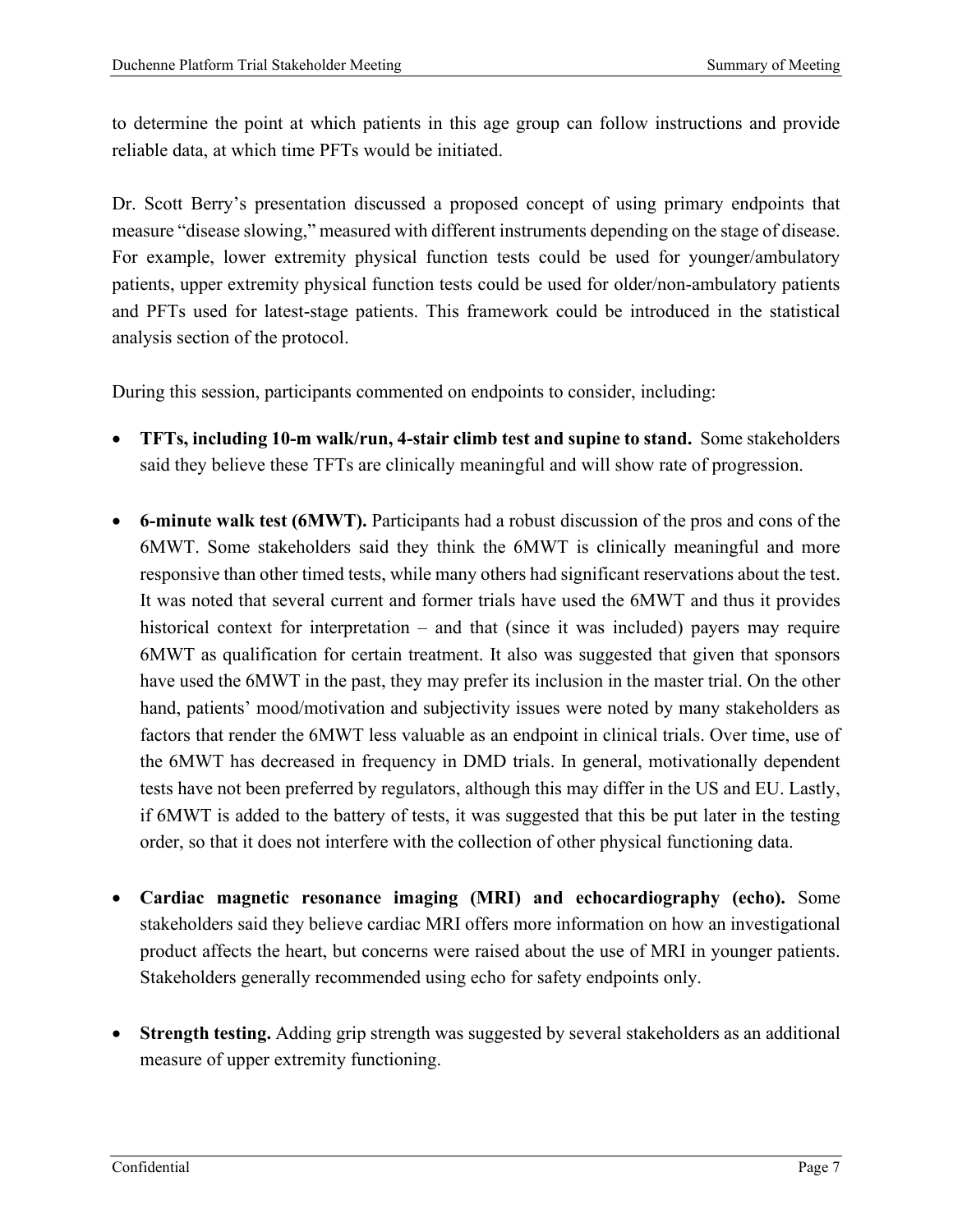- **Pulmonary function testing (PFT).** Stakeholders generally agreed that the following should be measured:
	- o Forced Vital Capacity (FVC), because this includes both inspiration and expiration.
	- o Forced Expiratory Volume in 1 second (FEV1), although this measure does not add more information than FVC except in the youngest patients, who may not be able to perform FVC correctly.
	- o Inspiratory Flow Reserve (IFR), which may be useful for older patients.

The discussion regarding endpoints also included consideration of endpoints that could be removed from the current draft of the master trial protocol:

- **Brooke Upper Extremity Scale.** Stakeholders commented that this measurement appears redundant, since the information is collected in the entry item for the Performance of Upper Limb test (PUL 2.0), which is included in the protocol.
- Among **PFTs,** stakeholders generally agreed that maximal inspiratory pressure (MIP) and maximal expiratory pressure (MEP) are variable in this population and thus are not useful endpoints in this trial.

# <span id="page-7-0"></span>**3.3 Operations and Governance**

The organization of governance for the master protocol is a critical element and while committee names and structure may be modified, the group discussed main concepts for governance. The recommended Steering Committee for the DPT will include DMD scientific/clinical experts as well as parents and advocates. Among other activities that will evolve over time, the Steering Committee will manage protocol amendments, determine which protocols and therapies are included in the DPT and create a publications/communications subcommittee. During the meeting, it was suggested that a Therapy Evaluation Subcommittee be included to make scientific recommendations to the Steering Committee. It also was anticipated that a representative from the sponsor of an Appendix would chair an Appendix Committee that reports to the Steering Committee.

The Data Monitoring Committee and Safety Monitoring Committee for the DPT will include independent clinicians, scientific experts, biostatisticians and ethics experts.

In addition to the plans presented, participants suggested that review by the TREAT-NMD Advisory Committee for Therapeutics be considered for proposed DPT protocols to provide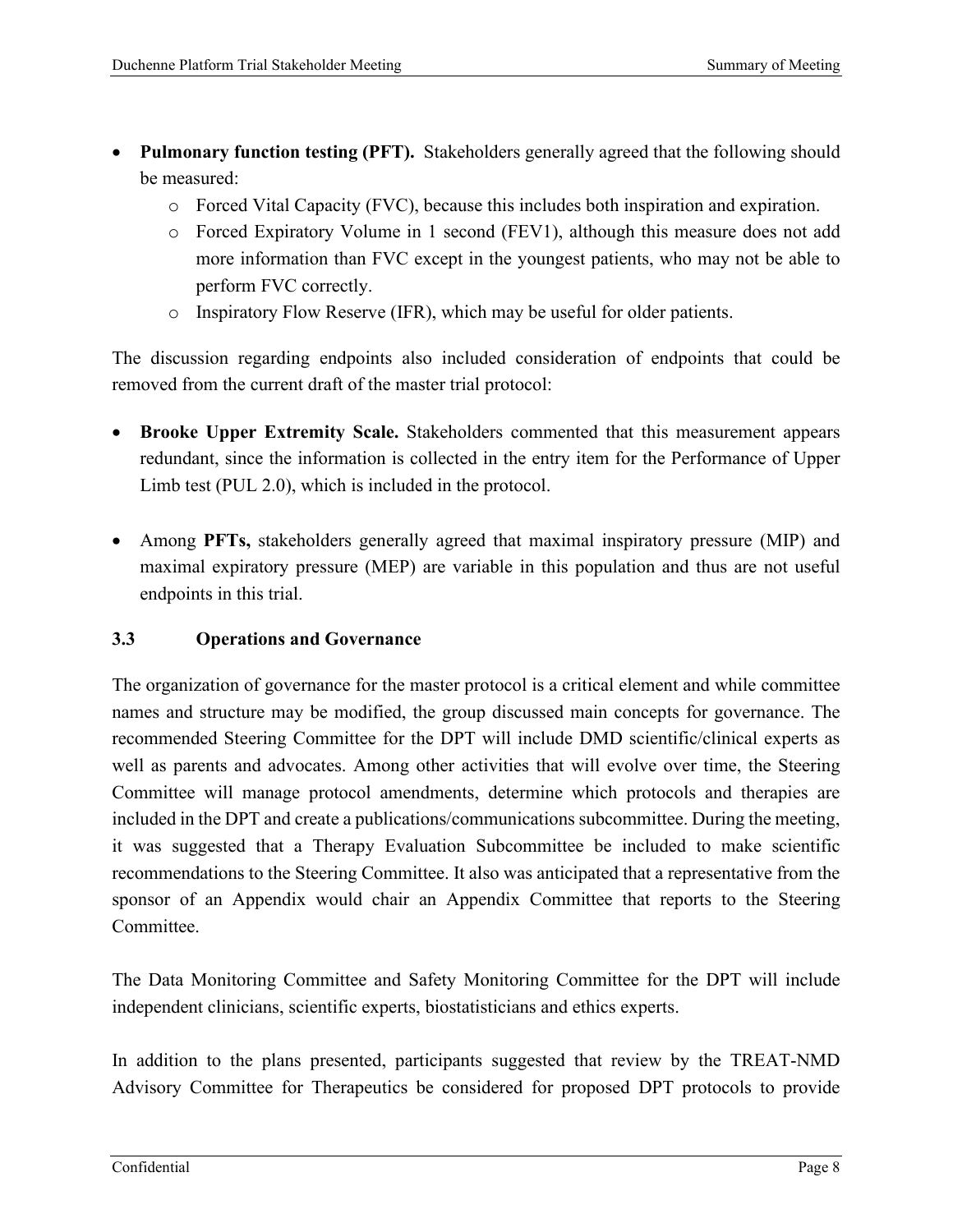independent, unbiased scientific advice to the steering committee, leveraging an existing entity. It also was noted during the meeting that the plan is to use common centralized committees (e.g., Adjudication Committees, core labs) whenever feasible. Standardized and common core case report forms (CRFs) will be used and are expected to be helpful to the study sites in maximizing their efficiency. They also will standardize data for submission to FDA.

# <span id="page-8-0"></span>**3.4 Additional Items to Consider for the DPT Protocol**

Industry representatives were interested in the global approach and adaptability of the DPT outside of the United States. If this infrastructure were made global, it seemed this would be more appealing to sponsors. Sponsors were concerned with the economics of using the DPT for their trials and all agreed that it should provide cost savings or at least be cost neutral. Sponsors also were interested in incorporating a paired registry to aid in enrollment efforts.

The concept of a platform protocol will need considerable and ongoing education for all stakeholders. I-ACT for Children and other collaborators will need to optimize the processes for educating patients, parents and the study sites about the DPT.

With that in mind, it was suggested that the protocol be updated with one or both of the below figures that were included in slide presentations at the meeting. These could be incorporated into Section 4: Study Design: